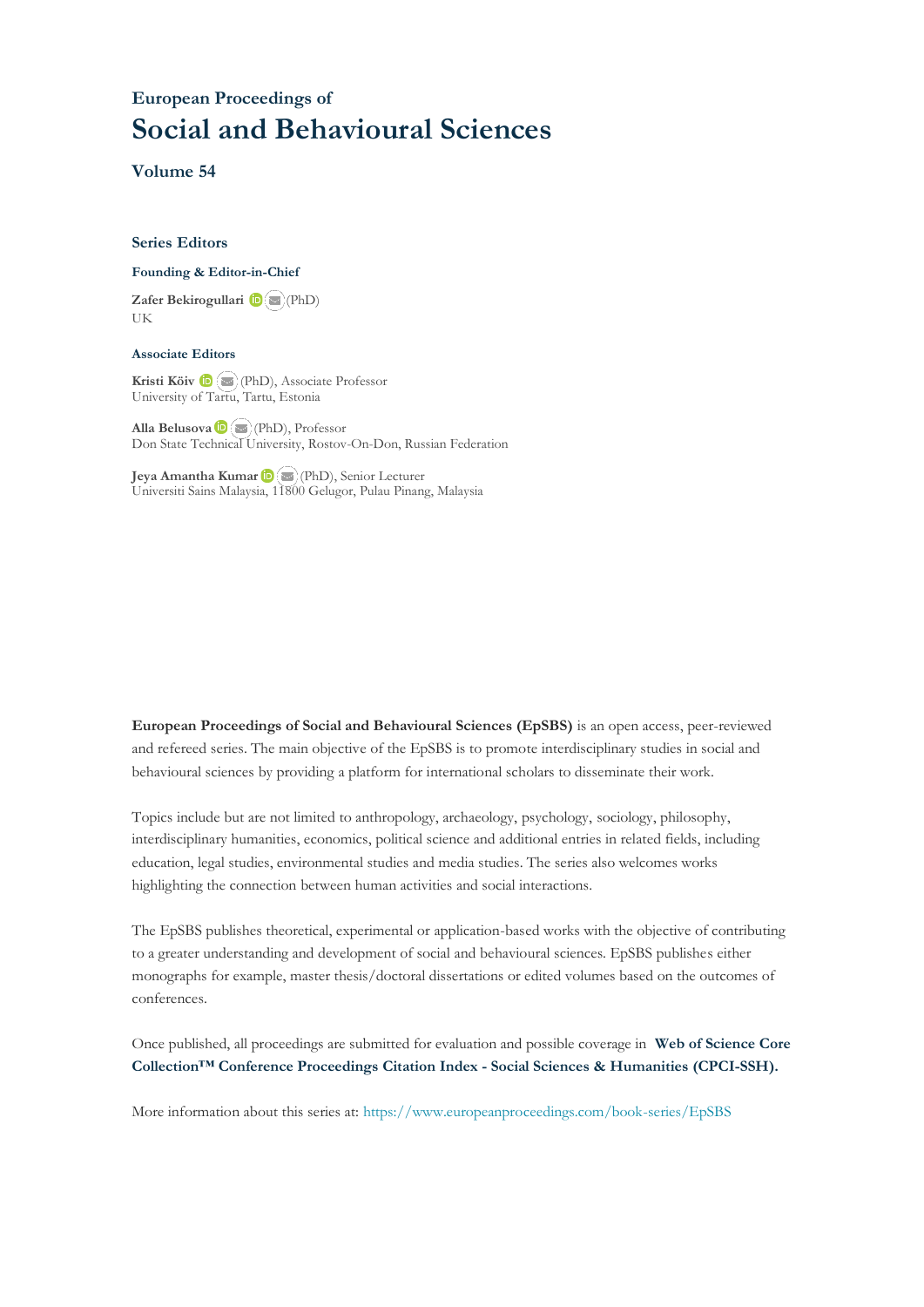# NEW CHALLENGES IN LEADERSHIP AND TECHNOLOGY MANAGEMENT

Selected, peer-reviewed papers from the

Proceedings of the 14<sup>th</sup> International Strategic Management Conference & 8<sup>th</sup> International Conference on Leadership, Technology, Innovation and Business Management (Joint Conference ISMC & ICLTIBM 2018), 12-14 July, 2018, Prague, Czechia

Edited by:

Mehtap Özşahin **İD**, Tuğba Hıdırlar

Editor(s) Affiliation(s):

**Mehtap Özşahin,**  Gebze Technical University, Kocaeli, Turkey

**Tugba Hıdırlar,**  Yildiz Technical University, Istanbul, Turkey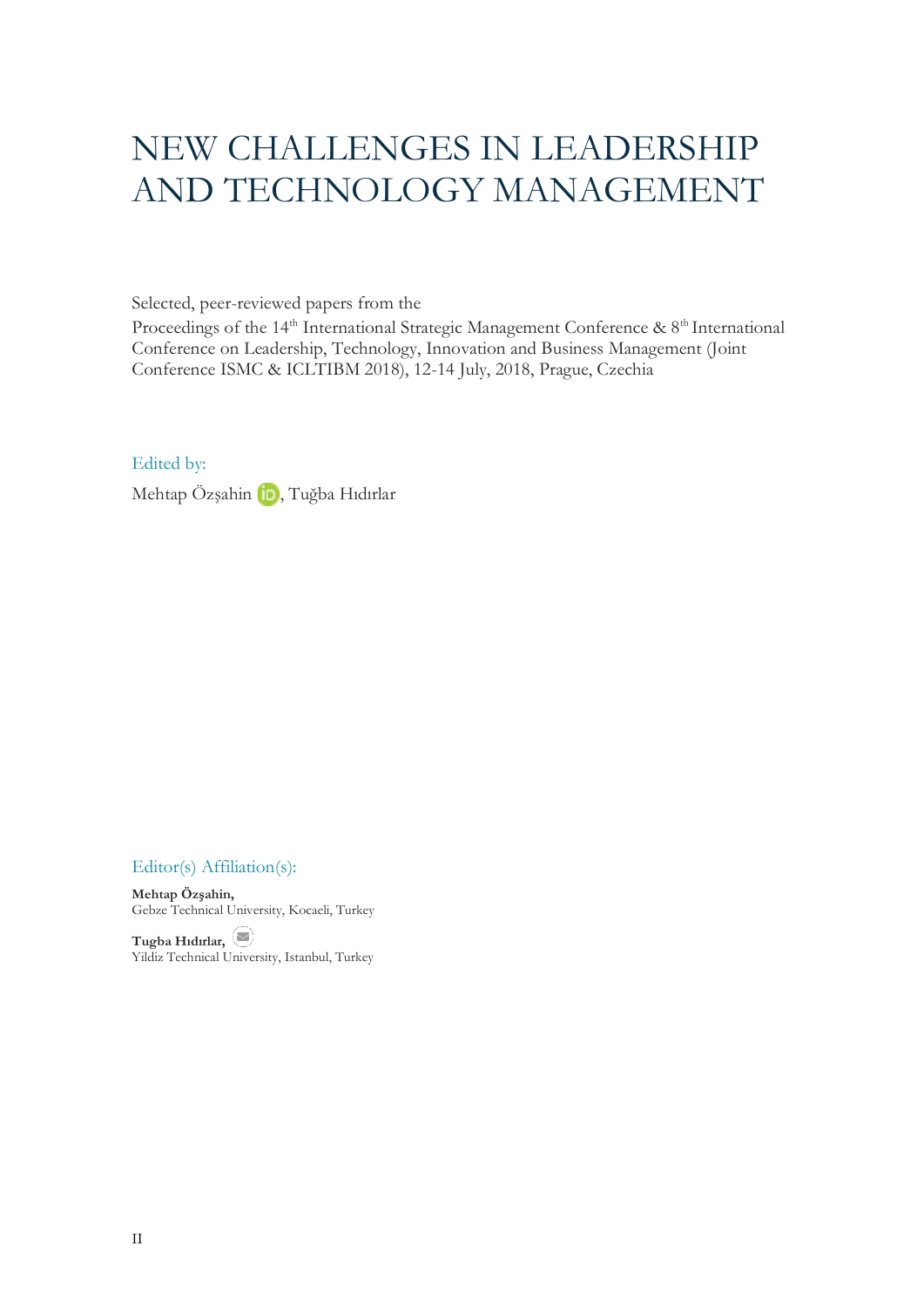

ISSN: 2357-1330 (online).

European Proceedings of Social and Behavioural Sciences

ISBN: 978-1-80296-053-2 (e-book)

NEW CHALLENGES IN LEADERSHIP AND TECHNOLOGY MANAGEMENT

[https://doi.org/10.15405/epsbs\(2357-1330\).2019.1.2](https://doi.org/10.15405/epsbs(2357-1330).2019.1.2)

 $G \odot \odot$ © The Editor(s) and The Author(s) 2019. This is an open access book distributed under the Creative Commons CC License BY-NC-ND 4.0. Unported License, permitting all non-commercial use, distribution, and reproduction in  $\overline{ND}$ any medium, provided the original work is properly cited.

This book is published by the registered company Future Academy which is registered under the ISO London Limited. The registered company address is: 293 Green Lanes, Palmers Green, London, United Kingdom, N13 4XS Reg. Number: 9219513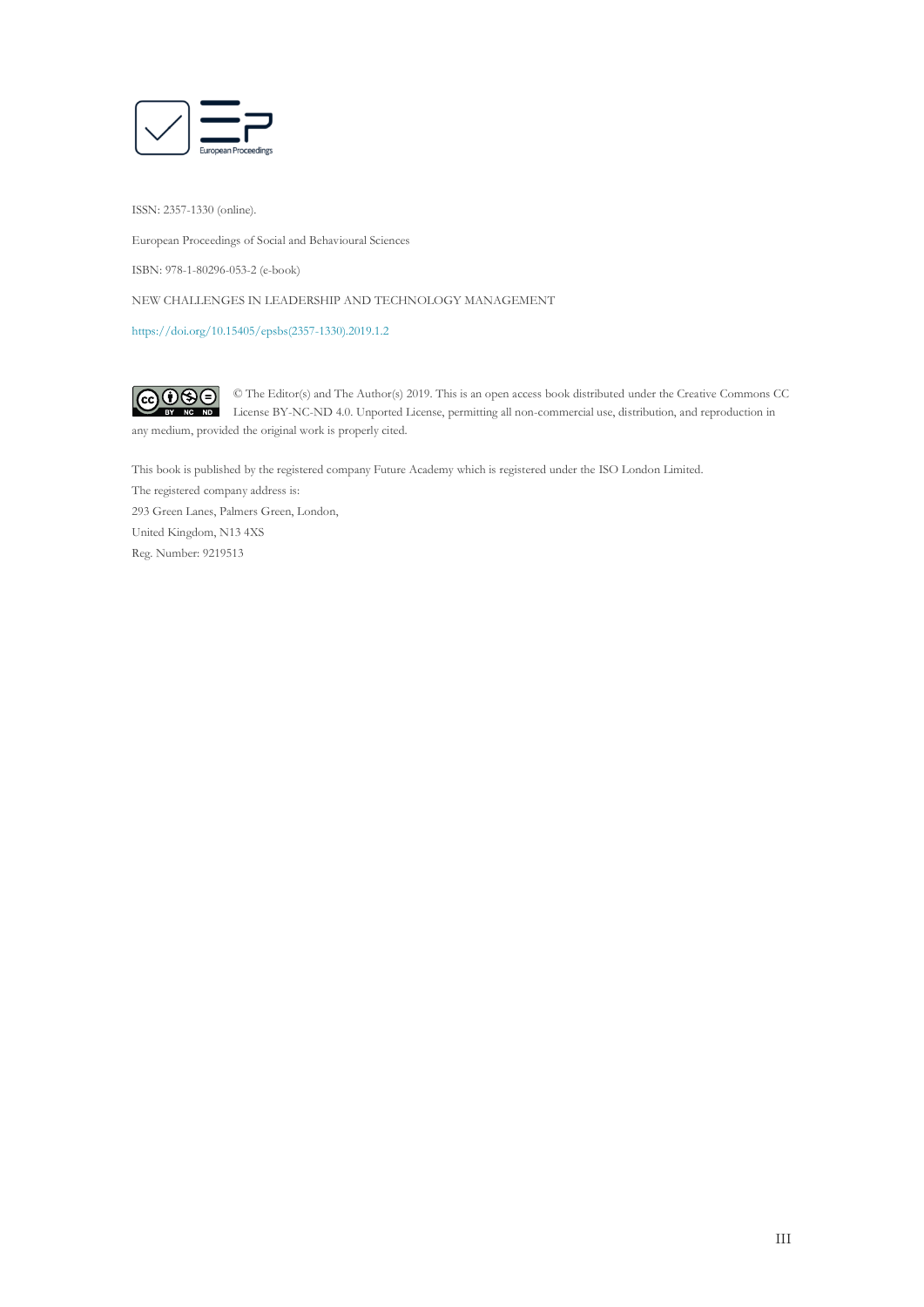# **Preface**

Dear Colleagues and distinguished guests,

Welcome to the 14th International Strategic Management Conference in Prague, Czechia. On behalf of the organizing committee of our conference, we would like to express our great appreciation and respect to all of you from around the world for sharing your valuable work with us.

The International Strategic Management and Managers' Association has organized this 14th conference with the academic collaboration of the University of Economics Prague, the University of Bari, and CEDIMES, a worldwide network of Francophone academicians, together with Gebze Technical University, Istanbul Technical University, and Yıldız Technical University. Proceedings of the 14th International Strategic Management Conference will be published on-line by Future Academy, in their on-line publication "European Proceedings of Social and Behavioral Sciences". The main objective of this annual conference is to provide a platform for the discussion and exchange of views among academicians, strategists, and practitioners coming from different backgrounds and countries.

This year's conference theme is "Strategic Management in the Digital Era: Opportunities and Threats for Public and Private Organizations" and we have two very valuable keynote speakers: Dr. Maria NEGREPONTI DELIVANIS who is an Emeritus Professor of Economics and former Rector of the University of Macedonia as well as the Vice President of CEDIMES, and Dr. Ludmila MLADKOVA who is an associate professor of economics and management at the management department of the University of Economics Prague. We are very grateful to them, we feel very privileged and honored since they accepted our invitation. We feel also deeply indebted towards our host university for their hospitality and collaboration.

Dear Colleagues and Guests; I would like to thank those who have contributed a lot to the preparation of the conference in a successful manner, especially the conference co-chairs Oya Erdil, Cemal Zehir and Mehtap Özşahin, and organizing committee members Tanses Gülsoy, Meral Elçi and Selim Aren. We all follow the footsteps of the founding president of our association the Late Professor Erol Eren who initiated this conference 14 years ago. We deeply miss and appreciate his visionary leadership and hardworking.

Ladies and Gentlemen, with my best wishes, I would like once again to welcome you all and hope that you enjoy the Conference and your stay in this beautiful city of Prague.

20 July, 2018

Chairman of the Conference, Lutfihak Alpkan, Ph.D. Istanbul Technical University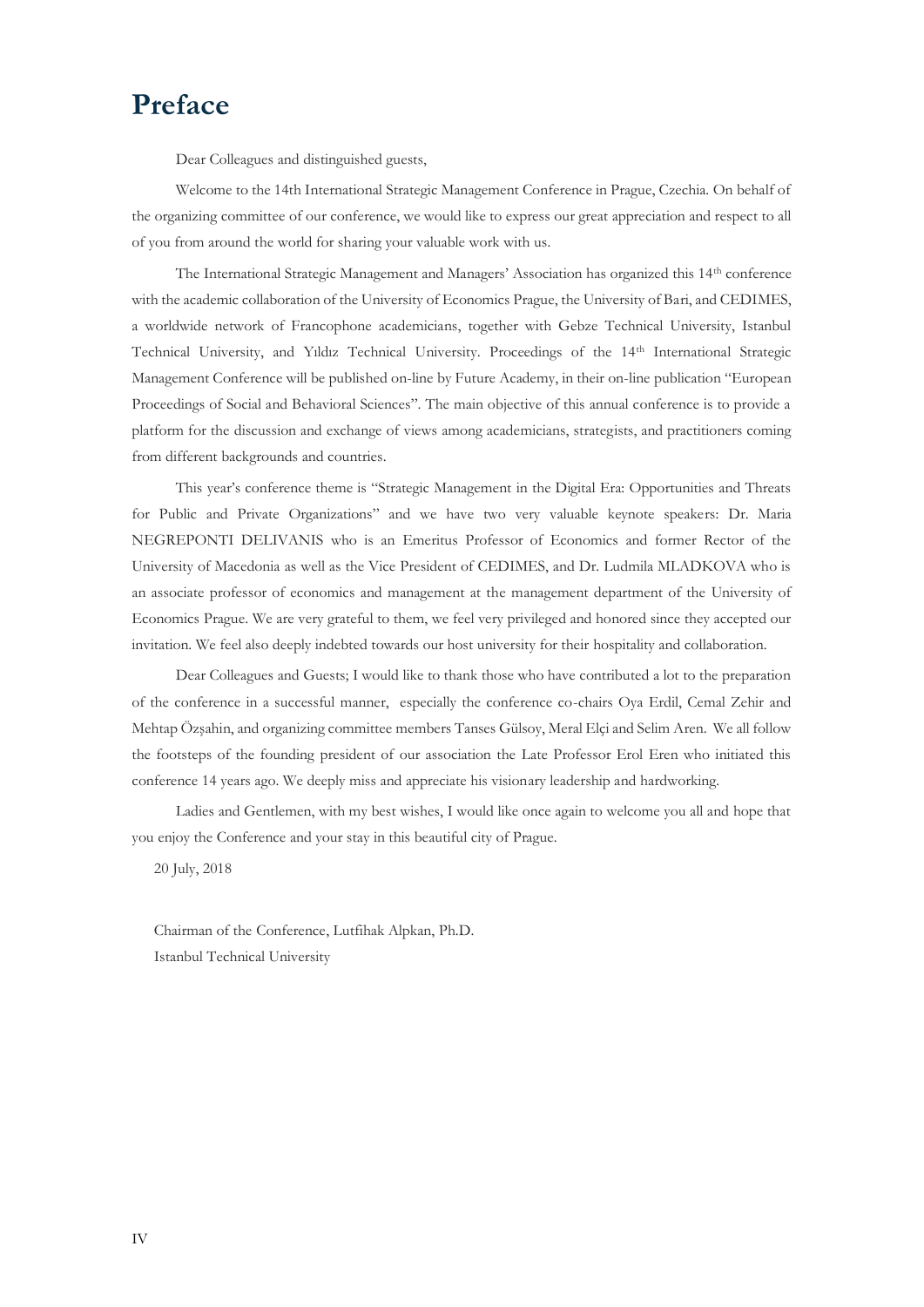# **Chairs**

Lütfihak ALPKAN, *Istanbul Technical University, Istanbul, Turkey*

Cemal Zehir,

*Yildiz Technical University, Istanbul, Turkey*

# **International Scientific/Editorial Committee Members**

- A. Asuman Akdogan Erciyes University, Kayseri-Turkey
- Cemal Zehir Yildiz Technical University, Istanbul-Turkey
- Dababrata N. Chowdhury University Campus Suffolk , Ipswich
- Francesco Scalera University Of Bari, Italy
- Jamaluddin H. Husain Purdue University, Usa
- Janis Priede University Of Latvia, Latvia
- Ludmila Mladkova University Of Economics, Prague-Czechia
- **■** Lutfihak Alpkan Istanbul Technical University, Istanbul-Turkey
- Oya Erdil Gebze Technical University, Kocaeli-Turkey
- Richard Lynch Middlesex University, London-Uk
- Selim Zaim Istanbul Technical University, Turkey)
- **Ugur Yozgat Marmara University,** Istanbul-Turkey
- Zhongqi Jin Middlesex University, London-Uk

# **Organizing Committee Members**

- Erol Eren Founder President, Istanbul-Turkey
- Lutfihak Alpkan Chairman, Istanbul Technical University, Istanbul-Turkey
- Oya Erdil Co-Chair, Gebze Technical University, Kocaeli-Turkey
- Cemal Zehir Co-Chair,Yildiz Technical University, Istanbul-Turkey
- Mehtap Ozsahin, Co-Chair, Yalova University, Yalova-Turkey
- **I** Jamaluddin H. Husain Purdue University Calumet, Usa
- Ludmila Mladkova, University Of Economics Prague-Czechia
- Meral Elci Gebze Technical University, Kocaeli-Turkey
- Selim Aren Yildiz Technical University, Istanbul-Turkey
- Serhat Erat Gebze Technical University, Kocaeli-Turkey

Ebru Tumer Kabadayi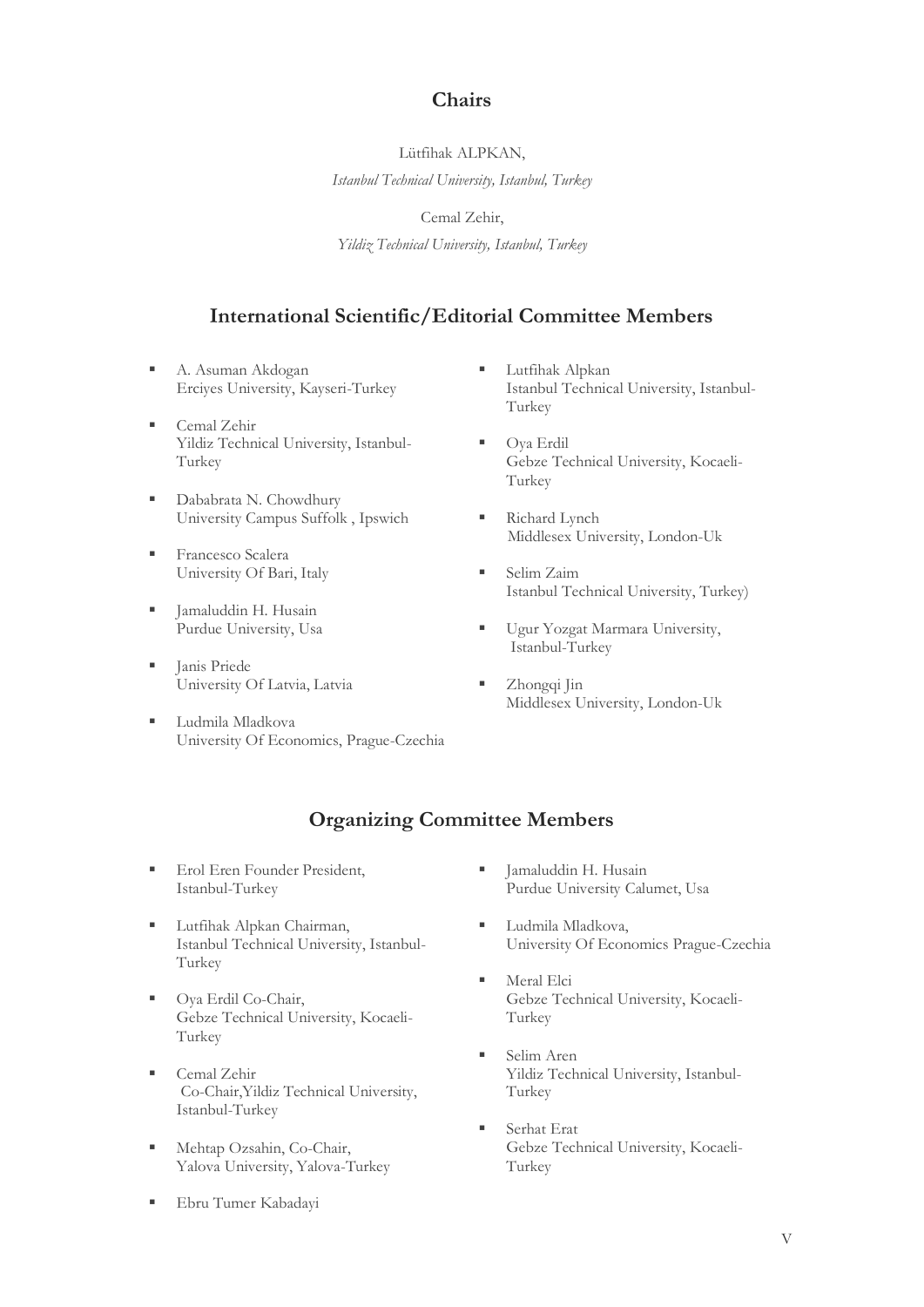Gebze Technical University, Kocaeli-Turkey

- **Exercesco Scalera** University Of Bari, Italy
- Irem Erdogmus Marmara University, Istanbul-Turkey
- **Tanses Yasemin Gülsoy** Beykent University, Istanbul-Turkey
- Zafer Acar (Piri Reis University, Istanbul-Turkey

# **Keynote Speakers**

**The Strategic Decision on The Management Model: Threats and Opportunities of Different Models for The Company in The Digital Era** Ludmila Mladkova Ph.D., University of Economics Prague-Czechia

**Robotics and Its Impact on Employment** Maria Negreponti-Delivanis Ph.D., CEDIMES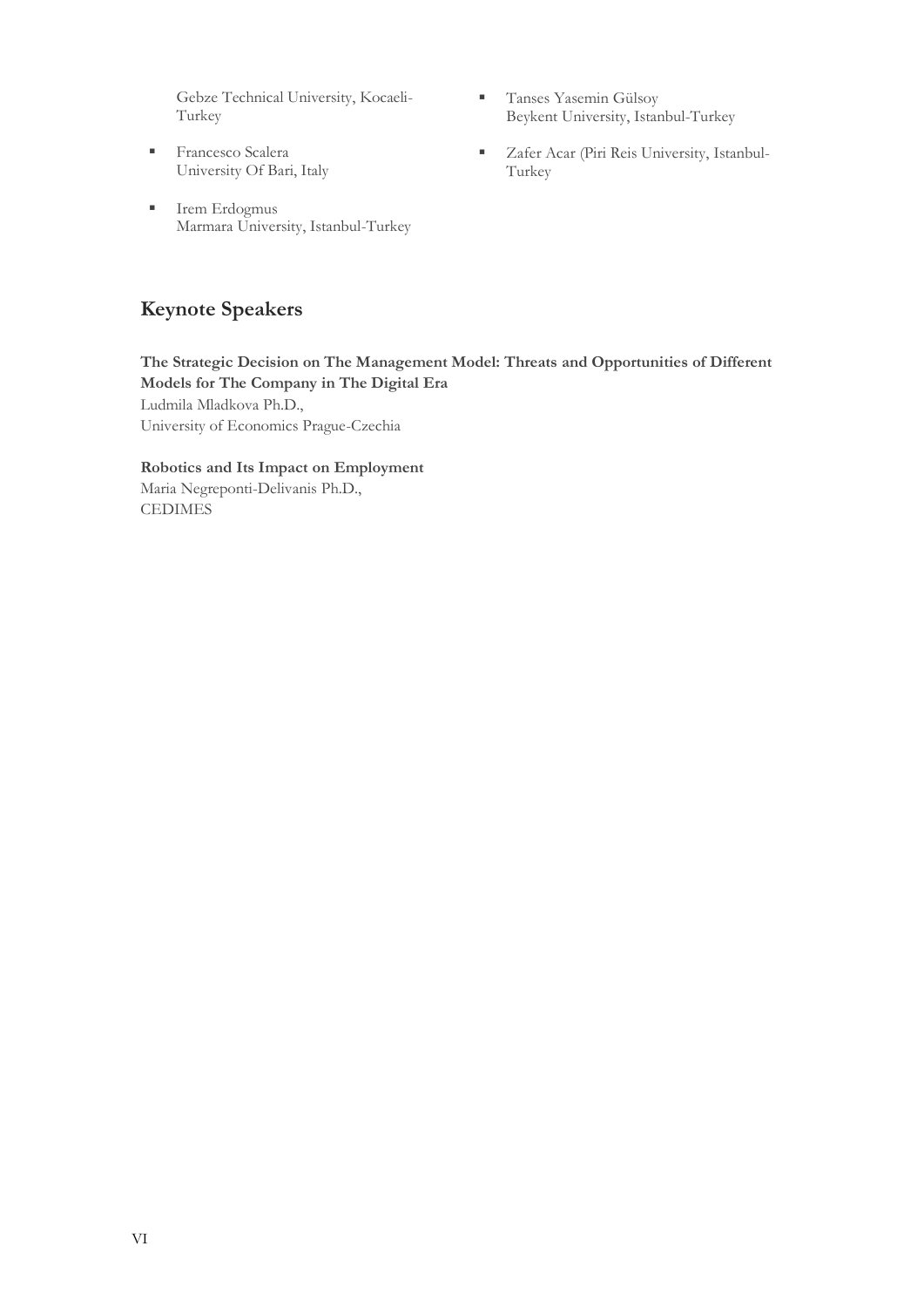# **Table of Contents**

# **ISMC 2018 - 4 th International Strategic Management Conference**

#### **No: 1**

Title: Efficiency Analysis Of Free Zones And Strategy Policies *Pages: 1-10* Author(s): **Murat Çal\*,** Ayşe Kandemir, Cansu Sayğılı, Can Bayraktar

# **No: 2**

Title: Applied Video Content Analysis In Marketing Research – Lessons Learned *Pages: 11-18* Author(s): **Michael Stros\*,** David Říha

# **No: 3**

Title: The Level Of Exposure To Cyber Bullying For Employees In Workplace *Pages: 19-32* Author(s): **Adnan Kalkan \*,** Gulin Tugce Soyleyici, Ihsan Pence

# **No: 4**

Title: Influence Of Knowledge Quality And Team Climate On Team Performance *Pages: 33-43* Author(s): **Yeşim Can\*,** Hakan Kitapçı

# **No: 5**

Title: Effect Of Brand And Market Performance On Competitiveness In Mergers And Acquisitions *Pages: 44-58* Author(s): **T. Sabri Erdil\*,** Sibel Aydoğan, Bahadır Ayar , Özge Güvendik, Seren Diler, Kemal Gusinac

## **No: 6**

Title: Incivility In Digital Era: A Study On Cyberbullying *Pages: 59-74* Author(s): E**. Serra Yurtkoru\*,** Güler İslamoğlu

# **No: 7**

Title: Digitalisation And Platform Economy – Disruption In Service Sector *Pages: 75-85* Author(s): **Katri Jakosuo\***

# **No: 8**

Title: Developing An Hr Strategy Map For Military Context *Pages: 86-97* Author(s): **Serdar Genç\*,** Kerim Özcan

# **No: 9**

Title: Open Innovation In Developing Country Smes: Evidence From Turkey *Pages: 98-110* Author(s): **Serhat Sağ\*,** Bülent Sezen

# **No: 10**

Title: Strategic Issues For The Qualitative Improvement Of Romanian Employment: An Empirical Analysis *Pages: 111-122* Author(s): **Emilia Herman\***

# **No: 11**

Title: Beyond Transaction Cost Economics: Commercial Helplessness Of Small-Scale Animal Producers In Turkey *Pages: 123-140* Author(s): **Ayhan Yasan\***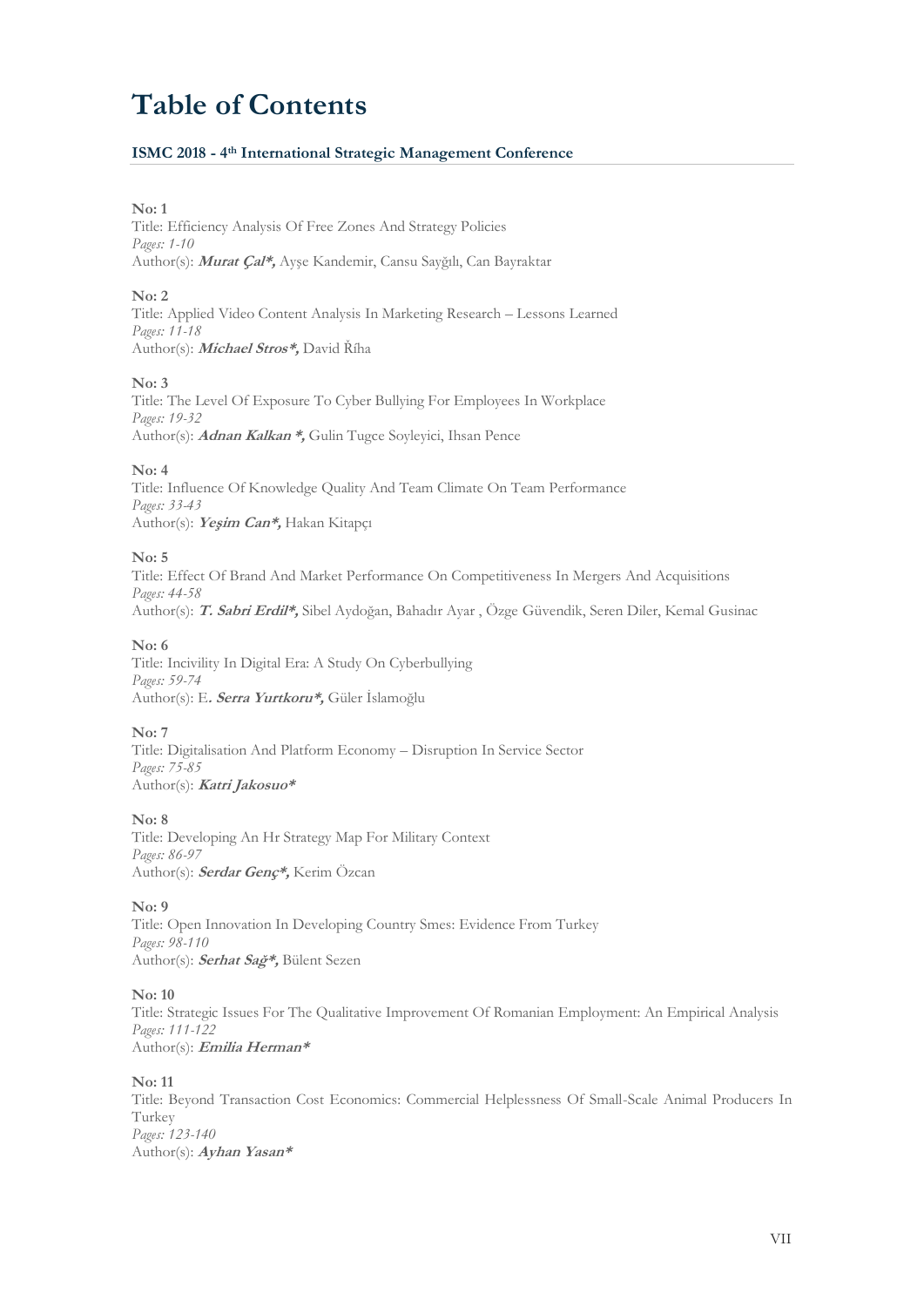Title: The Comprehensive Perspective On Pms – The Strategy Implementation Measurement And Intra-Organizational Factors *Pages: 141-149* Author(s): **Joanna Radomska\***

# **No: 13**

Title: Dominant Trends In International Higher Education: Implications For Strategic Management In Universities *Pages: 150-159* Author(s): **Yulia Stukalina\***

# **No: 14**

Title: Resource Dependence Theory, Firm Performance And Producers-Suppliers Relationships *Pages: 160-172* Author(s): Cemal Zehir, **Mine Afacan Findikli\*,** Kudret Çeltekligil

# **No: 15**

Title: The Strategic Decision On The Management Model *Pages: 173-181* Author(s): **Ludmila Mládková\***

# **No: 16**

Title: A Demographic Study Of Perceptions Of Working Life Quality *Pages: 182-194* Author(s): **Ahmet Uçaktürk \*,** Harun Demirkaya, Tülay Uçaktürk

# **No: 17**

Title: Determinants Of The Entrepreneurial Intentions: Testing The Ajzen's Model In Turkish Sample *Pages: 195-203* Author(s): **Semih Soran\*,** Harun Şeşen, Pınar Horasanli Gökalp

# **No: 18**

Title: The European Economic And Financial System Between Wage Deflation And Structural Unemployment *Pages: 204-216* Author(s): **Umberto Rosati\***

# **No: 19**

Title: Forecasting Imports And Exports Of Turkey Using Artificial Intelligence Methods *Pages: 217-228* Author(s): **Ihsan Pençe \*,** Hakan Tunç, Adnan Kalkan, Melike Şişeci Çeşmeli

# **No: 20**

Title: Network Ties, Absorptive Capacity And Innovativeness Of The Smes In Sri Lanka *Pages: 229-234* Author(s): **P.M. Bandula Jayathilake**

# **No: 21**

Title: Learning Orientation And Absorptive Capacity As Determinants Of Innovativeness And Firm Performance *Pages: 235-246* Author(s): Salih Zeki Imamoglu, Huseyin Ince, **Hulya Turkcan\*,** Ersin Fidan

# **No: 22**

Title: International Financial Reporting Standards: A Pre-/Post-Ifrs Adoption Comparative Analysis *Pages: 247-256* Author(s**): Luminita Gabriela Istrate \*,** Bogdan Stefan Ionescu

# **No: 23**

Title: Financial Market Anomalies And Behavioral Biases: Implications Of Overconfidence Bias *Pages: 257-269* Author(s): Ben Naya Rahma, **Francesco Scalera\***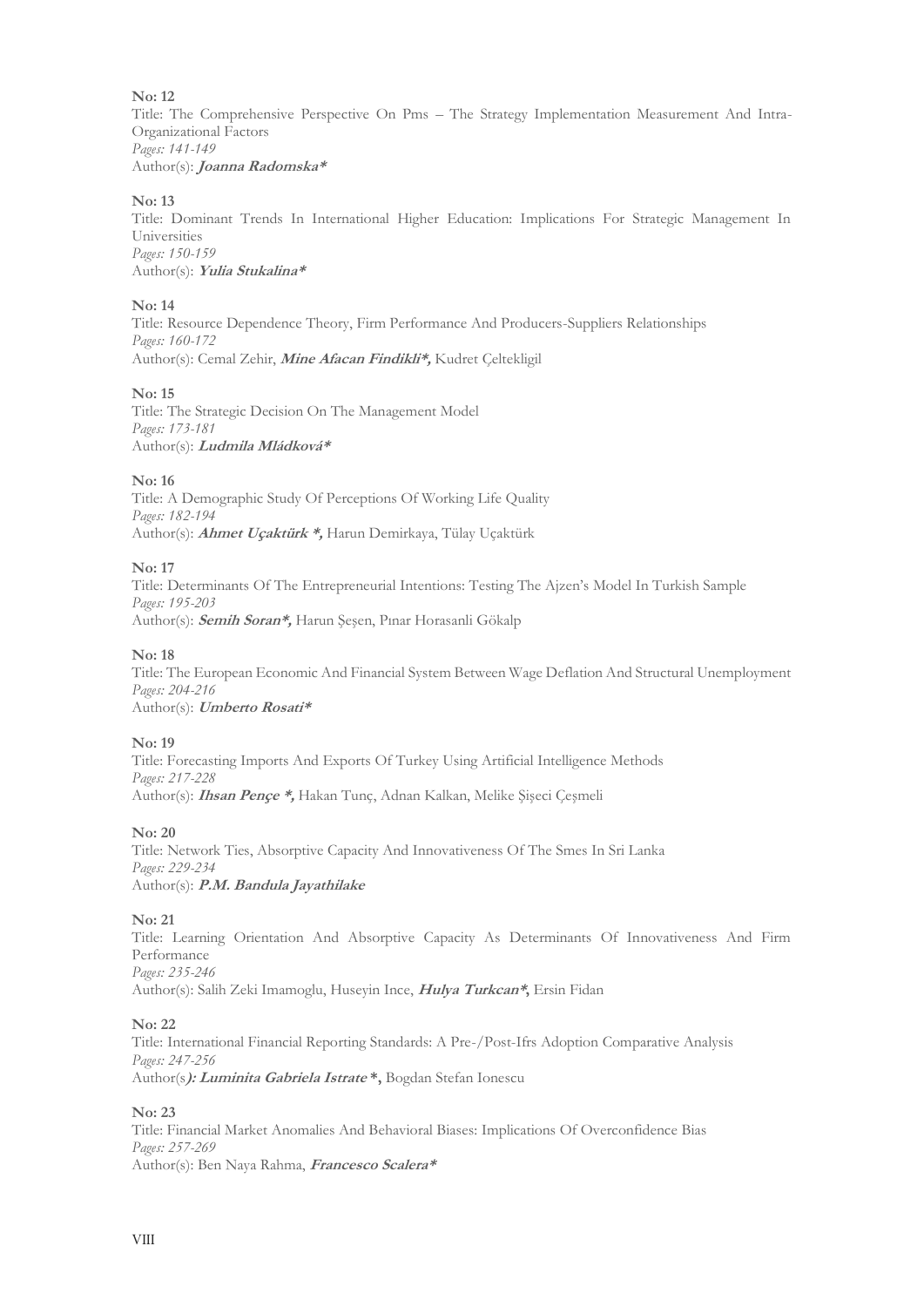Title: Examining The Effects Of Dimensions Of Corporate Reputation On Firm Performance *Pages: 270-280* Author(s): **Gönül Kaya Özbağ\*,** Hülya Gündüz Çekmecelioğlu

## **No: 25**

Title: The Role Of Personality In Counterproductive Work Behaviour *Pages: 281-289* Author(s): **Gönül Kaya Özbağ\***

# **No: 26**

Title: Typology Of Behavioral Biases And Heuristics *Pages: 290-296* Author(s): Selim Aren, **Seda Canikli\***

#### **No: 27**

Title: Valuation Of Internet Companies: Methods Compared *Pages: 297-311* Author(s): **Olga Ferraro\*,** Franco Ernesto Rubino, Francesca Aura

#### **No: 28**

Title: Determining Turkish Major Ports' Potential In Logistics Clusters Perspective: A Quantitative Approach *Pages: 312-323* Author(s): **A. Zafer Acar\*,** Mehmet Kırmızı, Serkan Karakaş

#### **No: 29**

Title: Franchising As A Strategic Alliance Model: A Qualitative Research *Pages: 324-335* Author(s): **Mutlu Arman\*,** Nisa Ekşili, Funda Kıran, Özlem Çetinkaya Bozkurt

#### **No: 30**

Title: Evaluation Of Basic Concepts And Practices Of Strategic Management In Participation Banking *Pages: 336-348* Author(s): **Erdal Alga \*,** Mutlu Arman

# **No: 31**

Title: The Relationship Among Cultural Values, Emotional Intelligence And Job Outcomes *Pages: 349-363* Author(s): Salih Zeki İmamoğlu, Hüseyin İnce, **Hayat Ayar Şentürk\*,** Aydın Keleş

# **No: 32**

Title: Differences In Entrepreneurial Intention And Characteristics According To Demographics And Other Factors *Pages: 364-376*

Author(s): **Hüseyin Can Saral\*,** Lütfihak Alpkan

# **No: 33**

Title: The Mediating Role Of Solidarity Between Resource Dependence And Innovation Performance *Pages: 377-393* Author(s): Sevcan Pınar, **Mine Afacan Fındıklı \* ,** Göksel Ataman

# **No: 34**

Title: Business Process Management Tools As A Measure Of Customer-Centric Maturity *Pages: 394-405* Author(s): **Mag. Milomir Vojvodic\*,** Christian Hitz

#### **No: 35**

Title: The Assessment Of The Relationship Between Emotional Labor And Counter-Productive Work Behavior *Pages: 406-419* Author(s): Canan Baysal, **Gamze Kağan\*,** İbrahim Yıkılmaz, Hülya Gündüz Çekmecelioğlu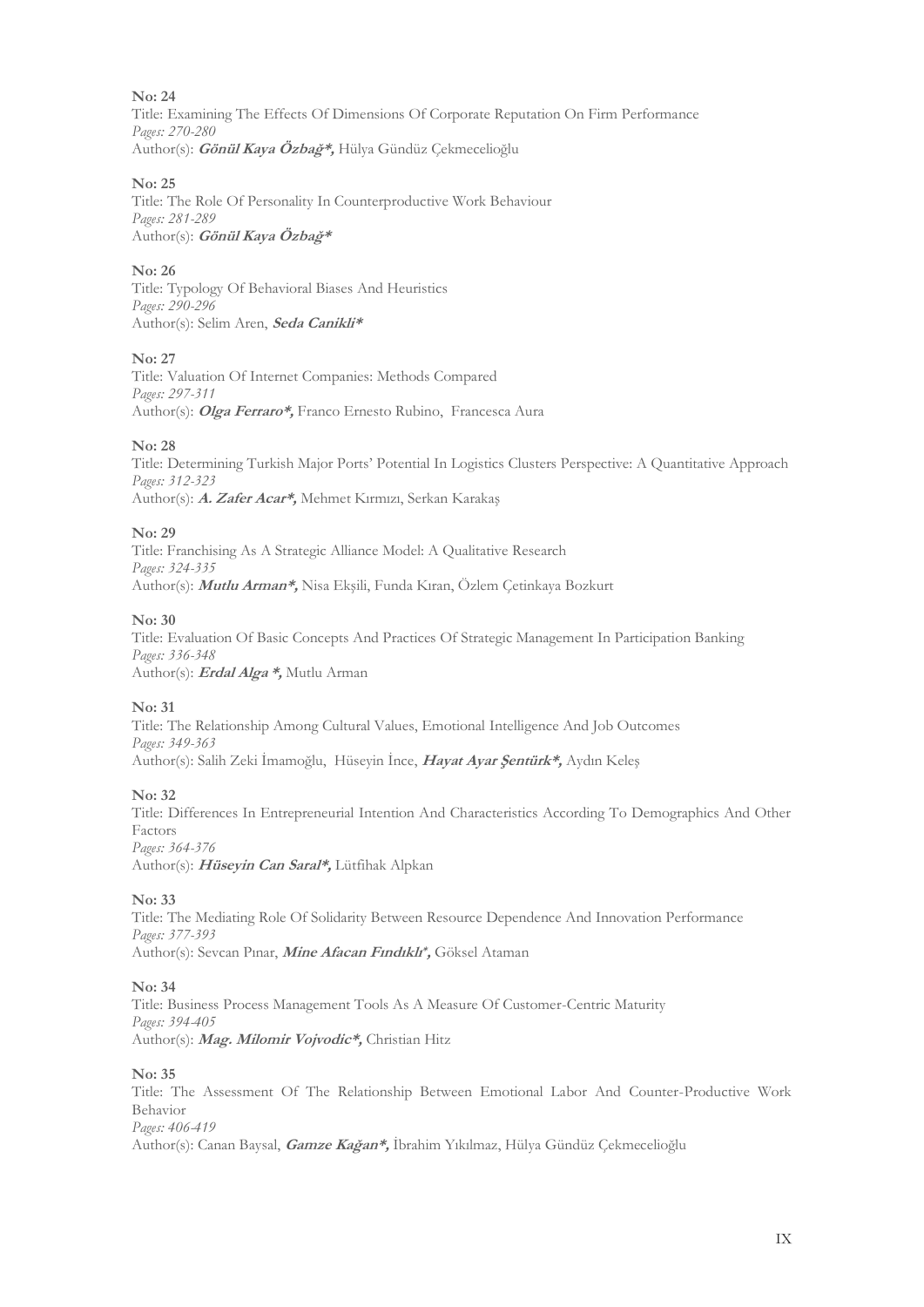**No: 36** Title: Leadership Style And Employee Attitudes In Turkish Management Culture *Pages: 420-431* Author(s): Hülya Gündüz Çekmecelioğlu, **İbrahim Yıkılmaz\***

# **No: 37**

Title: Relationship Between Organizational Dissent & Ethical Climate: Their Effects On Turnover Intentions *Pages: 432-445* Author(s): **Esra Alniacik\*,** Ezgi Erbas Kelebek

# **No: 38**

Title: The Consumers' Functional Food Trend: Market Orientation, Market Opportunities *Pages: 446-459* Author(s): **Yasemin Oraman\***

# **No: 39**

Title: International New Ventures And Early Internationalization – Networks And Skills As Enhancing Agents *Pages: 460-472* Author(s): **Carla Azevedo Lobo\*,** Isabel Maldonado, Carlos Pinho

# **No: 40**

Title: Institutionalization Scale Development Study: A Research On Internationalized Firms *Pages: 473-486* Author(s): **Mustafa Sundu\***

# **No: 41**

Title: Strategic Entrepreneurial Posture, Entrepreneurial Orientation And Firm Performance Relationship In Family Businesses *Pages: 487-499* Author(s): **Cemal Zehir\*,** Esin Can, A. Merve Urfa

# **No: 42**

Title: Transformation Of Tourism: Innovations In The World's Busiest Airports *Pages: 500-511* Author(s): **Edita Baranskaitė\***, Leyla Adiloğlu-Yalçınkaya

# **No: 43**

Title: Feeling Insider And Performing Better: The Importance Of Employer Brand *Pages: 512-525* Author(s): **Berivan Tatar\*,** Oya Erdil

# **No: 44**

Title: Big Data Analytics And Firm Innovativeness: The Moderating Effect Of Data-Driven Culture *Pages: 526-535* Author(s): **Tugba Karaboga\*,** Cemal Zehir, Hasan Aykut Karaboga

# **No: 45**

Title: An Investigation Of Individual And Organizational Factors On Intention To Fraud *Pages: 536-546* Author(s): **Büşra Müceldili\*,** Fatma Uzun, Oya Erdil

# **No: 46**

Title: Consumer Identity Inventory: A New Tool For Segmenting Online Consumers? *Pages: 547-559* Author(s): **İnci Dursun\*,** Ebru Tümer Kabadayı, Sema Gündüz

# **No: 47**

Title: European Union's International Trade Policy And Strategy *Pages: 560-567* Author(s): **Janis Priede\***

# **No: 48**

Title: Industry 4.0; Opportunities, Challenges Of Airport And Airline Management Practices *Pages: 568-577* Author(s): **Didem Rodoplu Şahin\*,** Umedjon Haitmurodov, Pinar Turan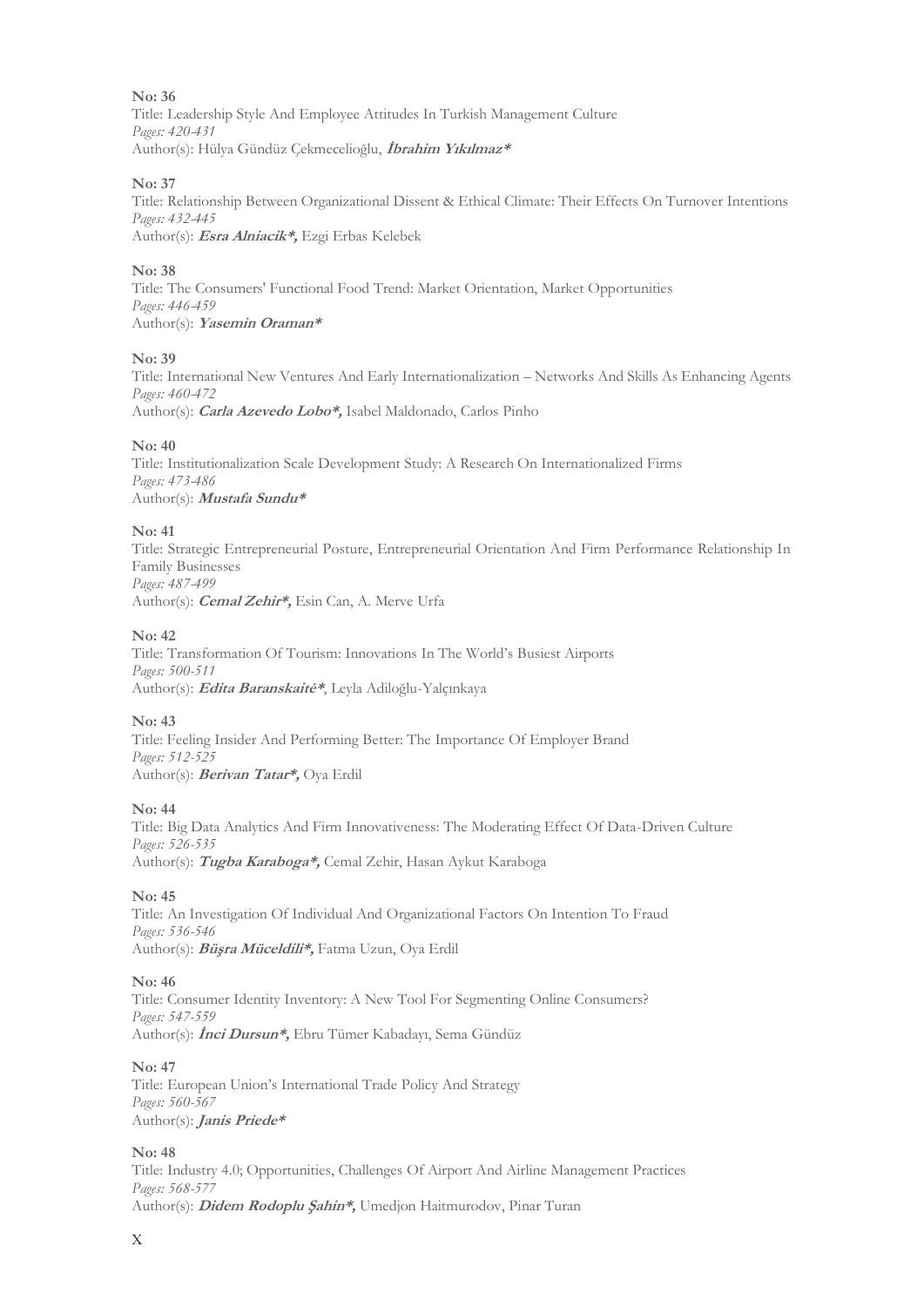Title: Analyzing The Effect Of Antecedents Of Turnover Intention According To Generations *Pages: 578-589* Author(s**):** Melisa Erdilek Karabay, İrge Şener, Meral Elçi**, Şebnem Ensari\***

# **No: 50**

Title: The Effect Of Team Cohesion On Peer Justice: A Team-Level Analysis *Pages: 590-603* Author(s): **Arzu Sert-Özen\*,** Meral Elçi

# **No: 51**

Title: Toc-Thinking Process Approach For Problem Solving In Trademark Registration Process *Pages: 604-617* Author(s): **Semra Birgün \*,** Serpil Erol, A.Arzu Ceylan Alpar

# **No: 52**

Title: The Effect Of Csr On Contextual Performance: Medıatıng Role Of Corporate Reputatıon *Pages: 618-627* Author(s): A. Asuman Akdoğan, Onur Köksal, **Ayşe Cingöz\***

# **No: 53**

Title: Relationship Between Proactive Personality And Transformational Leadership, Mediation Effect Of Psychological Ownership *Pages: 628-640* Author(s): **Özkan Yavuz\*,** Meral Elçi, Ahmet Cengiz Uçar

## **No: 54**

Title: The Correlations Between Environmentalist Consumer Behavior And Personal Values *Pages: 641-654* Author(s): F. Burcu Candan, **Bilsen Bilgili\*,** Tayfun Güven

#### **No: 55**

Title: Industry 4.0-Tourism 4.0 And Human Factor: Voice Of Customer *Pages: 655-667* Author(s): **Bilsen Bilgili \*,** Emrah Özkul

# **No: 56**

Title: Analyzing The Ambiguous Relationship Between Technological Orientation And Green Management *Pages: 668-673* Author(s): **Mehmet Şahin Gök\*,** Erşan Ciğerim, Tuğkan Arıcı

# **No: 57**

Title: Evaluating Status Consumption: The Relationship Interpersonal Influence And Technology Consciousness *Pages: 674-687* Author(s): **Yeşim Can\*,** Oya Erdil

#### **No: 58**

Title: The Effect Of Job Satisfaction And Self-Efficacy To The Intrapreneurial Behaviors *Pages: 688-699* Author(s): **Semih Soran\*,** Harun Şeşen, Burcu Güven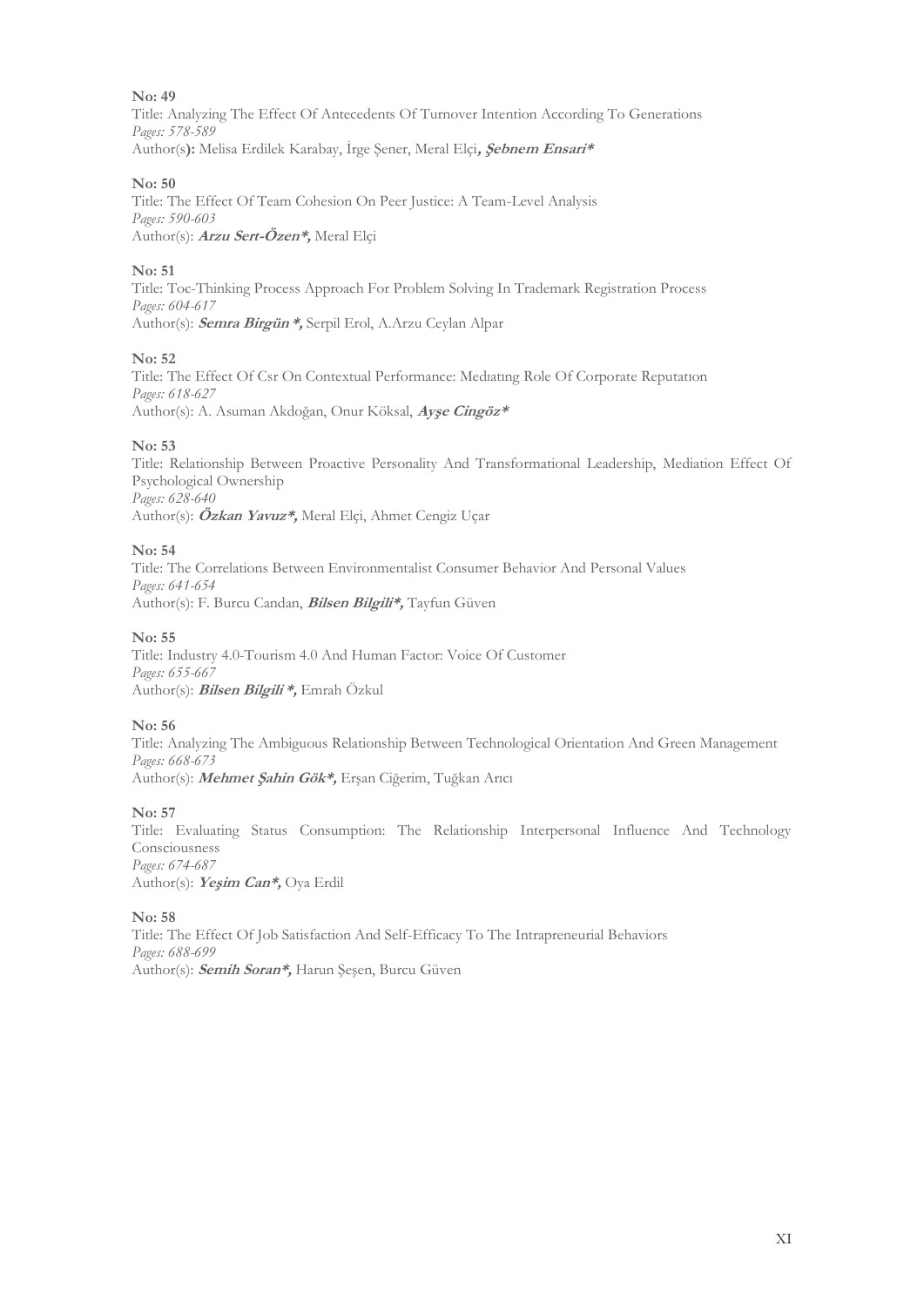# **ICLTIBM 2018 - 8 th International Conference on Leadership, Technology, Innovation and Business Management**

# **No: 59**

Title: How Does Entrepreneurship Education Affect The Entrepreneurial Tendencies Of University Students *Pages: 700-710*

Author(s): **Sema Polatcı\*,** Mihriban Cindiloğlu Demirer

# **No: 60**

Title: Designing And Managing Businesses In The Digital Age *Pages: 711-718* Author(s): **Petraq Papajorgji\*,** Azeta Tartaraj **No: 61** Title: Evaluating A Program On Hr With Spatially Structured Performance Data *Pages: 719-726* Author(s): **Marcello De Giosa\***

#### **No: 62**

Title: The Evaluation Of Tourism Development Economic Impact Indicators In Lithuania *Pages: 727-738* Author(s): Daiva Labanauskaitė**, Edita Baranskaitė\***

# **No: 63**

Title: Perceived Organizational Support, Servant Leadership And Psychological Capacity Relationship *Pages: 739-753* Author(s): **Elif Baykal\*,** Cemal Zehir

# **No: 64**

Title: Transformational Leadership And Organizational Innovation: The Mediating Effect Of Positive Psychological Capital *Pages: 754-765*

Author(s): **M. Fatih Şengüllendi\*** , Mehmet Naci Efe,, Yasin Şehitoğlu

#### **No: 65**

Title: The Relation Authentic Leadership, Business Capabilities And Business Performance *Pages: 766-774* Author(s): **Cemal Zehir\*,** İsa Hemedan, Yasin Şehitoğlu, Esra Erzengin

# **No: 66**

Title: Exploring Determinants Of Companies' Collaboration Based In Morocco's Free Zones *Pages: 775-786* Author(s): **M.A. Boulaich\*,** M. M'hamedi, N. Cherqi, K. Azougagh

# **No: 67**

Title: Innovative Hr Practices: A Qualitative Research In Turkey's Businesses *Pages: 787-799* Author(s): **Saadet Ela Pelenk\***

# **No: 68**

Title: Effect Of Financial Literacy And Risk Perception On Individual Investors' Investment Choices *Pages: 800-809* Author(s): Selim Aren, **Seda Canikli\***

#### **No: 69**

Title: An Evolutionary Perspective: From Computers To Anxiety Of Computer Users *Pages: 810-818* Author(s): Halit Keskin, Salih Zeki İmamoğlu, **Hayat Ayar Şentürk\*,** Ş. Serda Kayman

# **No: 70**

Title: Market Orientation And Innovation Performance: The Mediating Role Of Entrepreneurial Strategic Posture *Pages: 819-831* Author(s): Cemal Zehir, **Tugba Karaboga\*,** Hasan Aykut Karaboga, Ahmet Uzmez